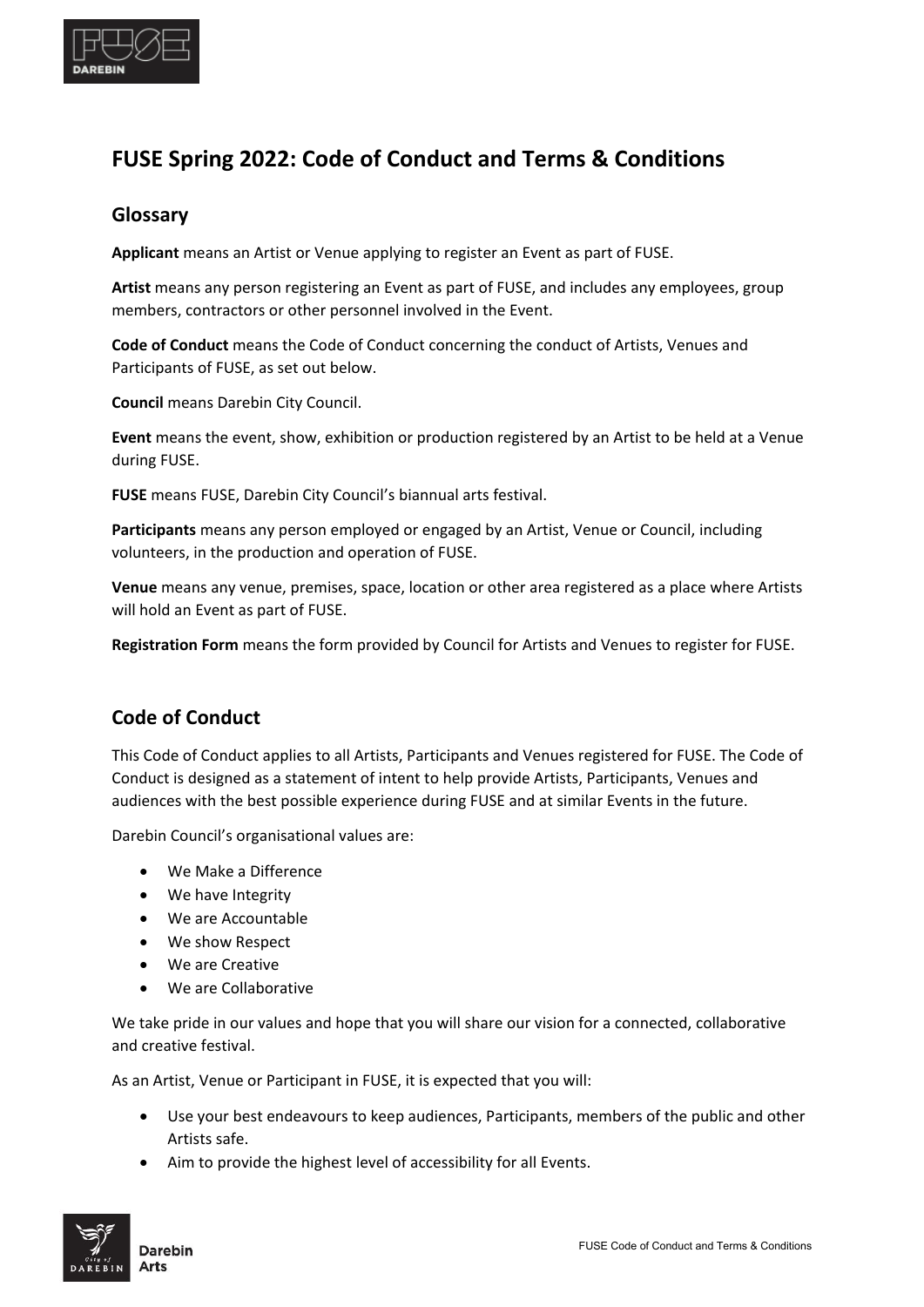

- Promote equal opportunity in your working environment.
- Minimise harmful environmental impact and promote sustainability, including by complying with the Darebin Council [Single-Use Plastic Free Events Policy](http://www.darebin.vic.gov.au/-/media/cityofdarebin/Files/YourCouncil/HowCouncilWorks/CouncilPlan/CouncilStrategies/Single-UsePlasticFreeEventsPolicy-February2018.ashx?la=en) where possible.
- Provide clear, timely and open communication with everyone involved in the performance and production of your Event. This includes, but is not limited to, Council staff, producers, promoters, media, Venue owners and audience members.
- Ensure that you are NOT working with a venue that supports electronic gaming machines, as per our Electronic Gaming Machine Policy 2018-2022.
- Acknowledge Council's organisational values as listed above.
- Ensure that you, and any of your employees or members of your team, conduct yourselves in a professional manner. Aggressive, threatening and discriminatory behaviour is unacceptable and will not be tolerated.
- Help us to provide the best possible experience we can for everyone who takes part in or visits FUSE. Please share any feedback with us and complete our end of festival survey.

For more information on this Code of Conduct, or for specific advice on any of the points raised, please contact the Festivals & Events team at [fuse@darebin.vic.gov.au.](mailto:fuse@darebin.vic.gov.au)

# **COVID Safety**

You must ensure your event adheres to the COVID-safe settings applicable at the time of your event.

Council may decide, based on the advice of the State Government and Chief Health Officer, that it is an unacceptable risk to health and public safety to continue with the Festival. Council may then decide to cancel or postpone the Festival. In this instance, we will only make statements about the Festival and all our public facing statements and platforms will support this directive. While we are not in a position to force the closure or cancellation of your event, we will not be able to support any decision that undermines the decision made by Council. We will also not be held liable for any damages, financial or otherwise, that may affect you as a result of this decision.

Please visi[t https://www.coronavirus.vic.gov.au/public-events](https://www.coronavirus.vic.gov.au/public-events) for the most up-to-date information and guidance around planning and presenting COVID-safe Public Events.

# **Public Liability Insurance**

Public Liability Insurance (PLI) is intended to insure you in the unfortunate event that a person is accidently injured, or property is damaged at your Venue or, for Artists, at your Event at FUSE. For example, PLI would provide insurance cover for you in the event that an audience member injures themselves tripping over an electrical lead you have installed at your Event.

Council is not responsible for ensuring that Artists, Participants and Venues have adequate and current PLI for FUSE, but encourages all persons involved with FUSE to consider their PLI requirements.

For Artists, if your Event is presented at an established Venue such as a theatre or hotel, the Venue is likely to have PLI that will insure them against liability for injury, loss or damage that occurs at

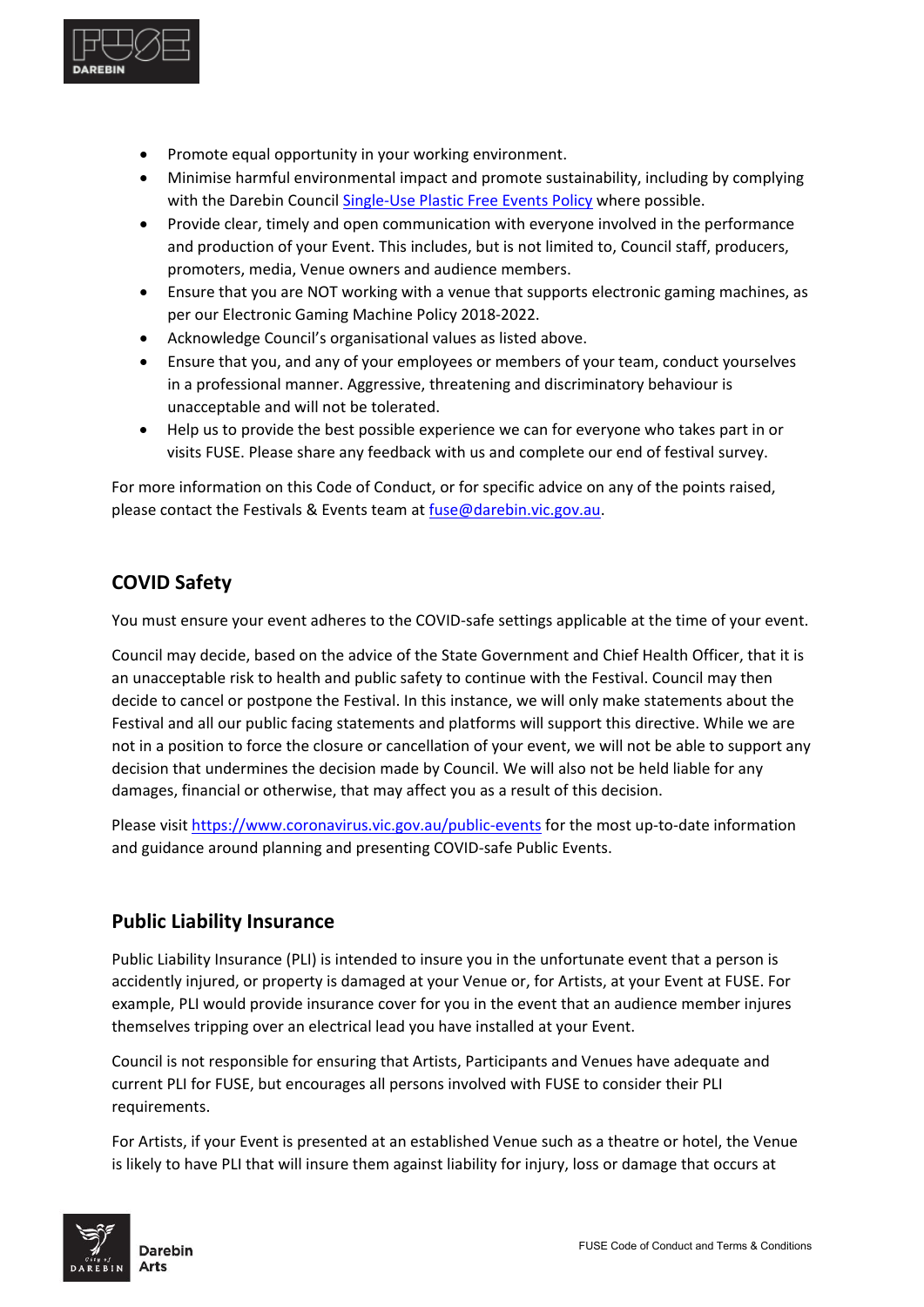

their Venue. However, the Venue's PLI may not extend to your individual activities as an Artist, and the Venue may request that you obtain your own PLI before they allow you to present in their space.

We suggest that Artists discuss PLI with their proposed Venue. If your Event will not be covered by the Venue's PLI, then we strongly suggest that you obtain your own PLI ahead of your Event.

For Venues, we suggest that you confirm the currency and suitability of your PLI, and any other relevant insurance policies you may hold. We also strongly encourage you to talk openly to prospective Artists about the extent of the cover provided by any PLI you may hold.

Most insurance companies offer one-off PLI for Events such as FUSE. If you need some further advice on obtaining insurance for your Event, please get in touch with us at [fuse@darebin.vic.gov.au.](mailto:fuse@darebin.vic.gov.au)

### **Working With Children**

If your Event involves direct, unsupervised physical or face-to-face contact, or written or electronic communication (including via social media), with children, you may need to hold a valid Working With Children Check.

We suggest that you take the questionnaire at [https://www.workingwithchildren.vic.gov.au](https://www.workingwithchildren.vic.gov.au/) to determine if you need a Working With Children Check.

#### **Business and Planning Regulation Compliance**

Whether you are an owner/operator of the premises your FUSE event occurs at, or in a leasing arrangement, it is essential you consider whether the relevant business permits, building permits and/or any other regulatory requirements are being fulfilled. Some questions to ask may include (but are not limited to) "is a Place of Assembly permit required?", "will I need to seek a car parking exemption?", "have any modifications to the building been through the proper planning approval process?". If you don't know the answer to these questions or other questions, staff in Economic Development or Planning at Darebin Council will be able to assist. Please contact 03 8470 8888.

# **Terms & Conditions**

In order to register an Event at FUSE, Artists and Venues are required to complete and agree to the following terms and conditions in full:

- a. To register an Event at FUSE, Artists and Venues must visit the website at [www.fusedarebin.com.au](http://www.fusedarebin.com.au/) and complete the Registration Form. The person designated as the contact person on the form will be deemed to be the signatory of the form.
- b. Registration Forms will only be accepted when all information required on the form is completed in full and submitted to Council, so please ensure that you have completed all the relevant fields as accurately as possible.
- c. By submitting the Registration Form:

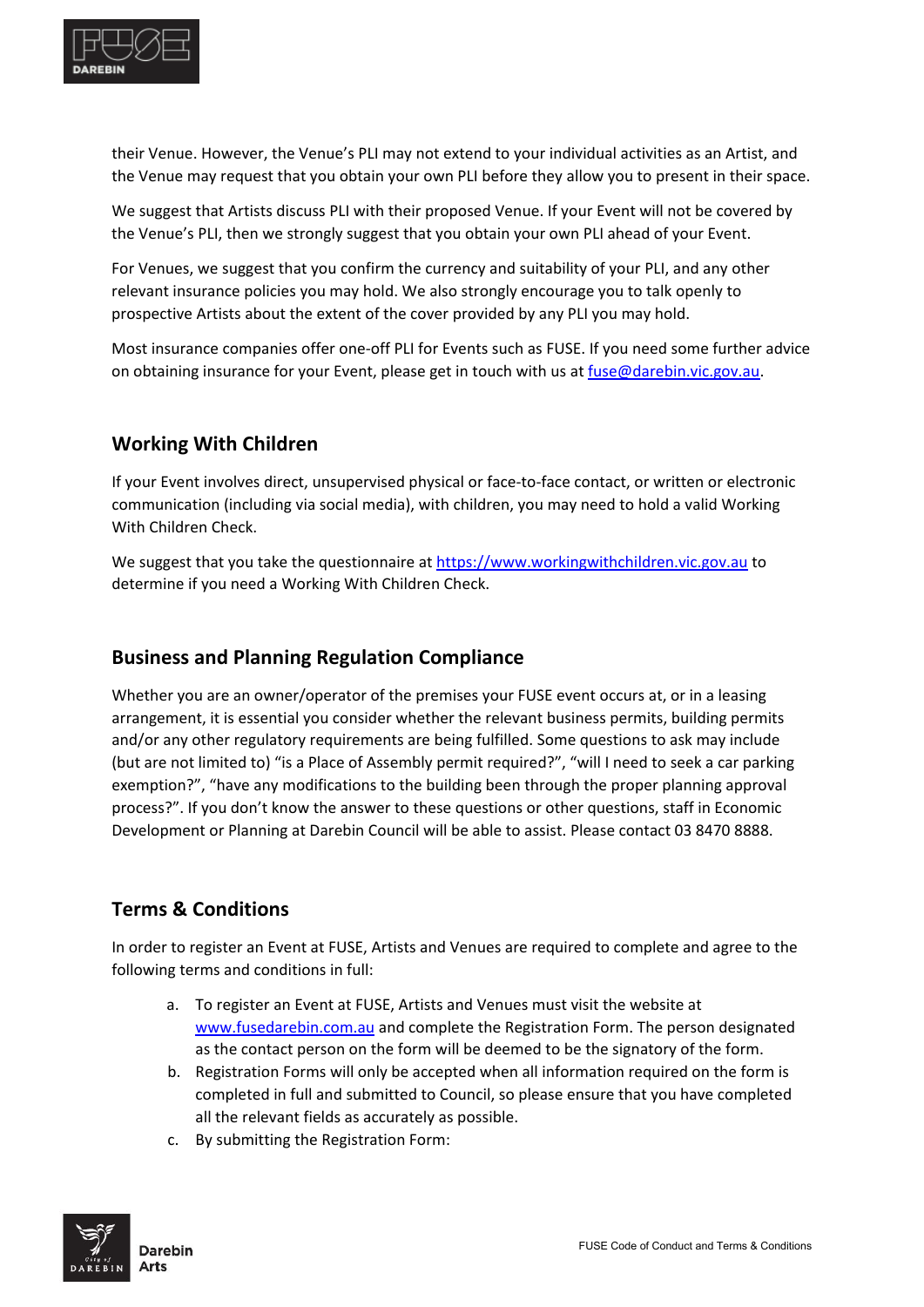

- i. as an Artist or Participant, you confirm that you have a signed written agreement in place with a Venue at which you are presenting an Event as part of FUSE;
- ii. as a Venue, you confirm that you have a signed written agreement in place with an Artist or Participant who will present an Event as part of FUSE;
- iii. you have obtained, or are in the process of obtaining, all necessary licences, rights and permissions relating to the promotion and performance of the Event, including any:
	- a. permission required from any relevant music administration bodies, such as OneMusic (formerly APRA, AMCOS and PPCA); and
	- b. permit, license or other form of certification that you are required to hold under public health and safety laws, including, for example, under the *Food Act 1984* and Council's General Local Law 2015*.*
- d. All Artists, Venues and Participants must indemnify, keep indemnified and hold harmless the Council, and its Councillors and staff, from and against all liability for any injury, loss or damage and all actions, claims, losses, damage, penalties, demands or costs consequent upon, occasioned by, arising from or connected with their participation or purported participation in FUSE and of their obligations under these Terms and Conditions, including any infringement of the intellectual property rights or any other rights of any person.
- e. Applicants are solely responsible for the Artistic content of the Events presented at FUSE. Under no circumstances is Council liable for any loss, injury or damage, or any claim, arising from any content that is presented at FUSE, including but not limited to any claim for defamation or contravention of laws prohibiting racial or religious vilification.
- f. The Applicant confirms that they are entitled to use and deal with any intellectual property rights which they may use in connection with the Event, including any copyright existing in any marketing or promotional materials and any image used as part of this application process.
- g. Applicants agree to grant Council a non-exclusive, non-transferable, royalty-free licence to use any intellectual property provided to Council for the sole purpose of performing, and only to the extent required to perform, its obligations under the Terms and Conditions, including the promotion and marketing of FUSE.
- h. Applicants are responsible for all aspects of the organisation of their Event at FUSE, including ticketing arrangements.
- i. Applicants understand that they are responsible for organising their own Venue, and that the Council is not a party to, or responsible for, the relationship between the Venue and the Artist.
- j. Registered Events must not take place in a Venue that has electronic gaming machines on the premises.
- k. Individual Events at FUSE may be promoted as part of the general FUSE marketing and publicity campaign organised by Council, however, Artists and Venues agree that they are responsible for any additional marketing and promotional activities, and that these will be carried out at the Applicant's own cost.

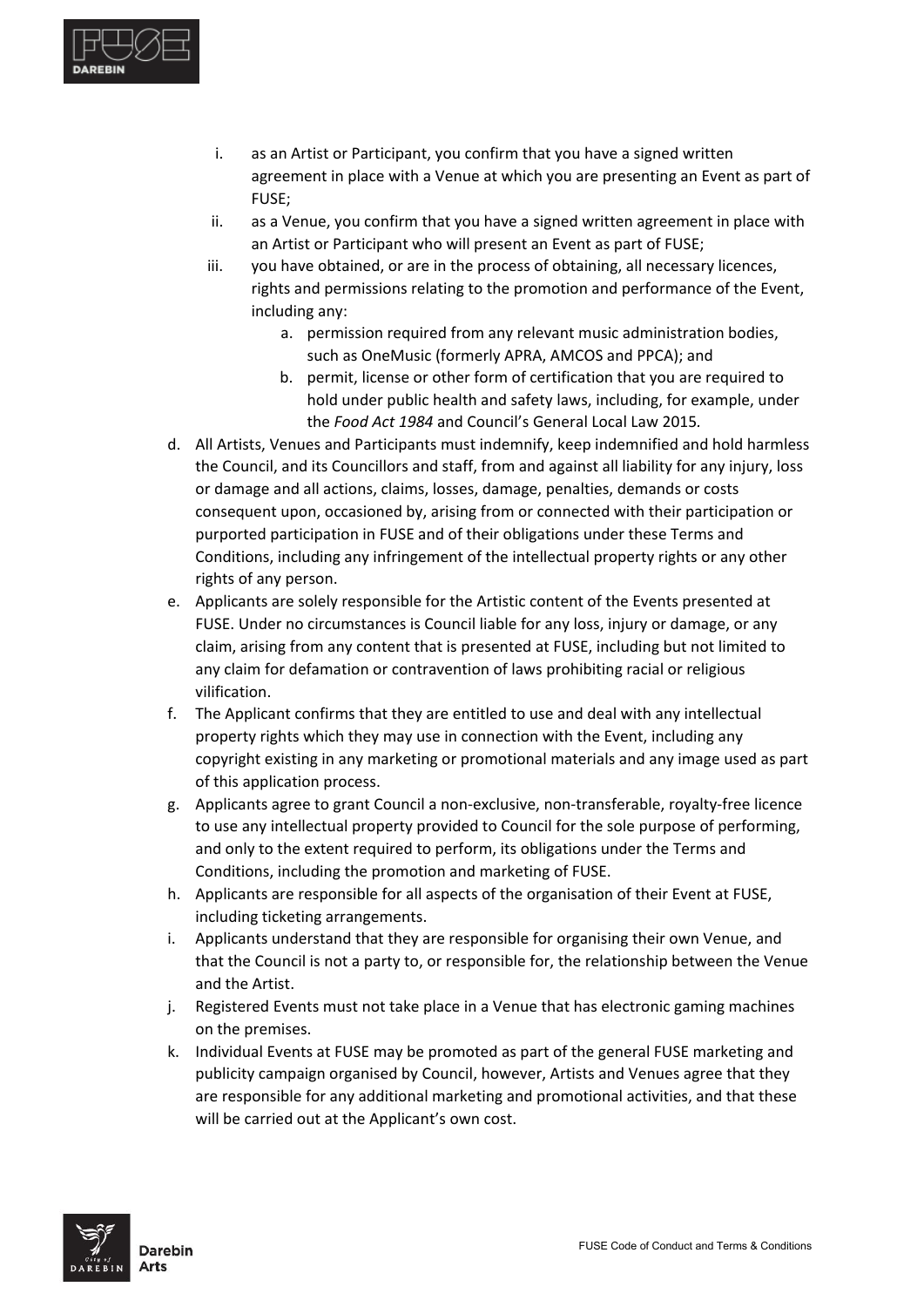

- l. Where requested by Council, the Applicant agrees to use all reasonable endeavours to make themselves available for any promotional media opportunities relating to FUSE, at a mutually convenient time and place arranged with Council.
- m. Applicants agree not to publish or distribute any FUSE program information, including information on Events in FUSE, until **Monday 8 August 2022** unless otherwise agreed with Council.
- n. Applicants give Council permission to record, photograph and/or publish images and video of their Event for the sole purpose of Council and/or promotional and archival obligations. Council agrees that it will not sell or trade any such material for commercial purposes.
- o. Applicants agree to participate in a short survey about their experience at the completion of FUSE.
- p. Council reserves the right to refuse an application for an Event, or withdraw a listing from the festival program, at its sole discretion, on the following grounds:
	- i. the Applicant fails to perform any of these Terms and Conditions;
	- ii. the Applicant conducts themselves in a manner that does not comply with the Code of Conduct;
	- iii. the Applicant harms, endangers or threatens the health or safety of any member of Council staff, Venue personnel, Participant or audience member;
	- iv. the Applicant or a member of their staff or personnel contravenes or commits an offence under any applicable law or regulation;
	- v. the Event could offend, ridicule, humiliate or alienate any member(s) of our community. This includes, but is not limited to, an Event that Council deems to be unreasonably homophobic, misogynistic, transphobic, ableist or racist.
- q. Council reserves the right to refuse to publish any text or images relating to an Event that it deems to be inappropriate for the general audience for which the publication is intended.

# **Privacy Information**

Any personal information collected by Council as part of the application process for FUSE will be handled in accordance with the *Privacy and Data Protection Act 2014* (Vic) and Council's Privacy Policy, which is available [online](http://www.darebin.vic.gov.au/en/Global/PrivacyStatement) and in hard copy at Council's Customer Service Centres.

#### *What personal information do we collect and hold?*

We may collect the following types of personal information during the FUSE registration process:

- name
- mailing or street address
- e-mail address and telephone contact number
- company or business name and ABN
- profession, occupation or job title
- images or video footage of you provided in connection with the registration process